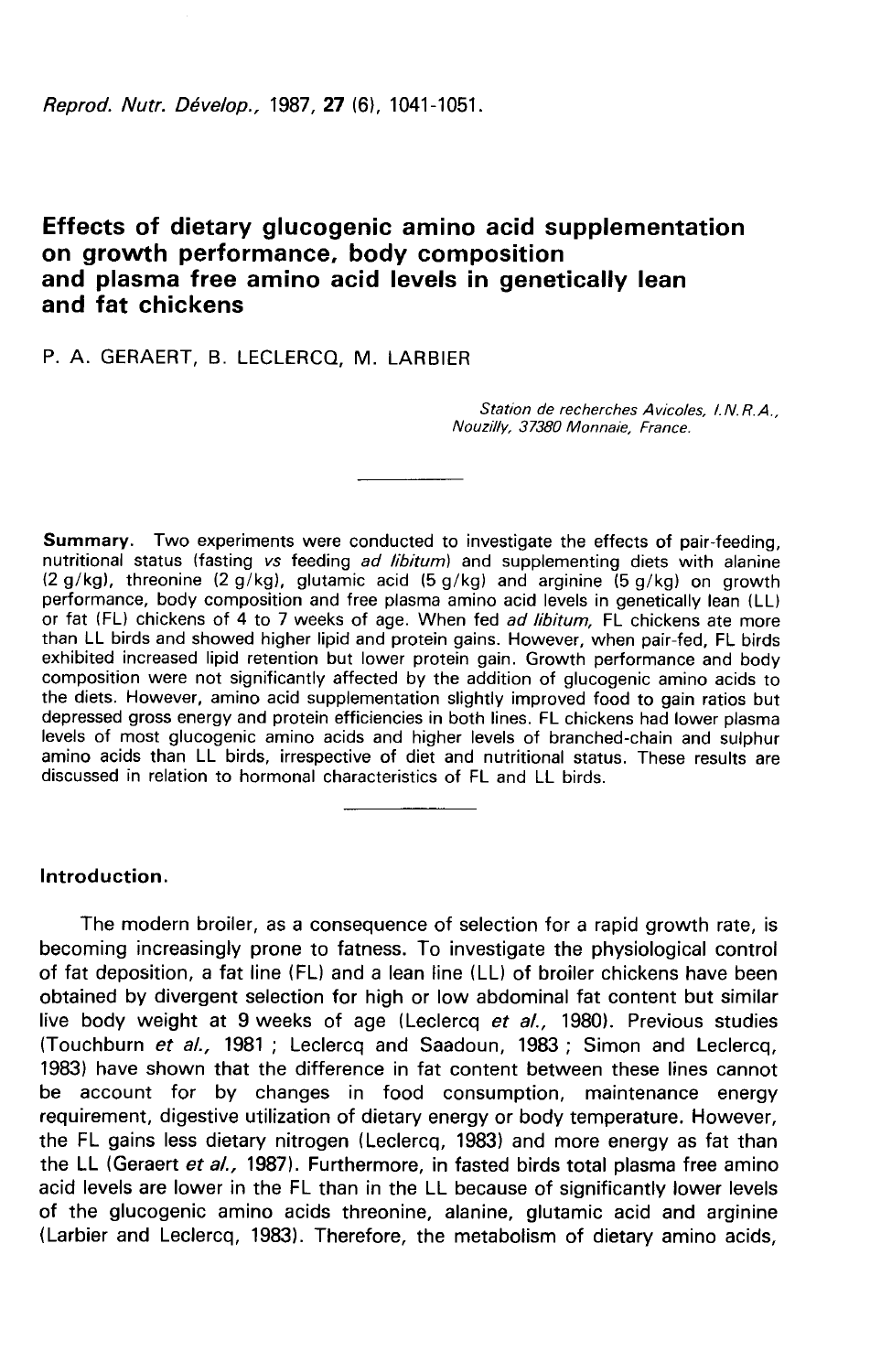and in particular that of glucogenic amino acids, may differ between these two lines, thereby causing differences in growth performance and body composition.

The present study was carried out in order to investigate the effects of glucogenic amino acid supplementation on growth performance, body composition (especially protein retention) and plasma free amino acid levels in FL and LL chickens under different nutritional conditions.

### Materials and methods.

#### Experiment 1

Male chickens from the seventh generation of the FL and LL lines (Leclercq et al., 1980) were used. The birds were housed in floor pens from hatching to 4 weeks of age. They were fed a complete diet containing 220 g protein and 12.7 MJ M.E. per kg.

When the birds were 4 weeks old, twelve from each line were slaughtered and plucked and the carcasses were kept for chemical analysis. Twenty LL and forty FL birds were then transferred to individual cages in a environmentcontrolled room (25 °C and 70 % relative humidity) where they remained until 7 weeks of age. The lighting regimen was 16L : 8D. Twenty birds of each line were fed ad libitum and a further 20 FL birds were pair-fed daily against the LL birds. FL birds were chosen with a mean weight 13 % greater than that of LL birds to give a similar lean mass according to previous results (Saadoun and Leclercq, 1983 ; Leclercq, 1983). All birds received a control maize-soyabean meal diet containing 13.8 MJ ME and 180 g protein, 9.7 g lysine and 7.2 g sulphur amino acids per kg or the same diet supplemented with 2 g DL-alanine, 2 g Lthreonine, 5 g L-glutamic acid and 5 g L-arginine per kg. The measured amino acid composition of the diets is given in table 1. Daily food consumption and initial and final body weights were measured.

| Amino acid  | Experiment 1 | <b>Experiment 2</b> |
|-------------|--------------|---------------------|
| <b>ASP</b>  | 16.0         | 17.8                |
| <b>THR</b>  | 9.8          | 9.7                 |
| <b>SER</b>  | 9.6          | 10.3                |
| GLU         | 33.4         | 36.2                |
| GLY         | 7.5          | 7.5                 |
| <b>ALA</b>  | 9.8          | 10.4                |
| VAL         | 8.8          | 8.8                 |
| <b>ILEU</b> | 7.6          | 7.3                 |
| LEU         | 17.0         | 18.0                |
| <b>TYR</b>  | 7.2          | 7.4                 |
| PHE         | 9.1          | 10.0                |
| <b>LYS</b>  | 10.0         | 10.1                |
| <b>HIS</b>  | 5.1          | 5.2                 |
| ARG         | 12.0         | 12.7                |

TABLE 1

Measured amino acid composition of the basal diets (g/kg of diet).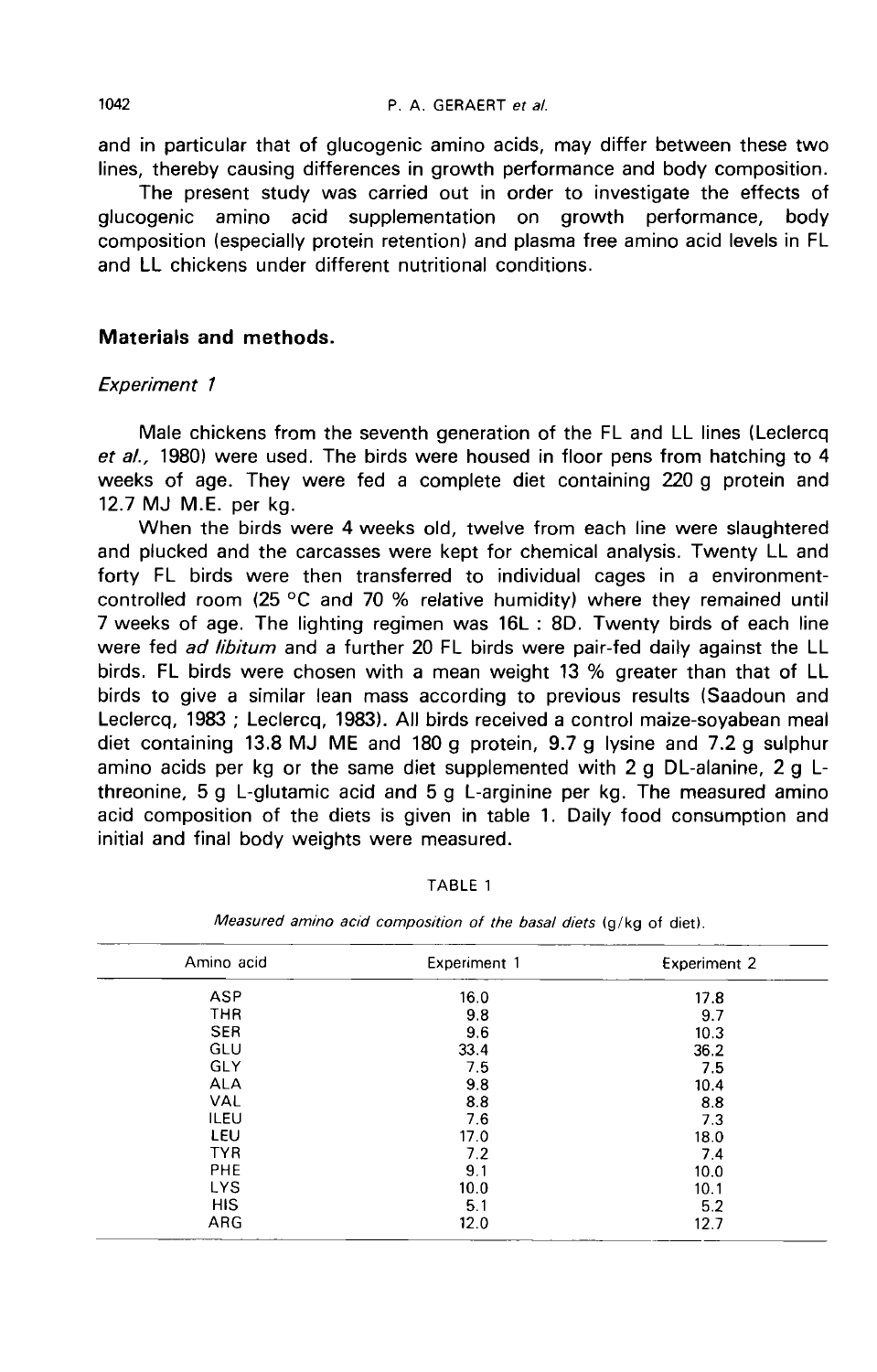At 6 weeks of age (fed birds) and 7 weeks of age (birds fasted overnight), blood samples were taken from the wing vein using an heparinized syringe. Blood samplings were made at 10 a.m., 2 h after « lights on » and at 1 week interval to avoid stress or sampling effects on blood composition. Samples were immediately chilled and centrifuged. Portions of plasma from each of three chickens were then mixed and stored at  $-20$  °C. Free amino acids were extracted with sulfosalicylic acid and determined with a LKB 4 400 auto-analyser (Larbier et al., 1982). Plasma glucose and uric acid were measured with a glucose analyzer (model 2, Beckman Instruments Palo Alto CA).

At 7 weeks of age, all birds were slaughtered and plucked. Carcasses were minced twice and freeze-dried. Celite (silicon dioxide) was added before grinding to prevent lipid loss. The lipids were extracted in a Soxhlet apparatus. Protein contents of carcasses and diets were determined by the macro-Kjeldahl method. Energy contents of samples were measured using an adiabatic bomb calorimeter (Gallenkamp).

# Experiment 2

A second trial was conducted in order to confirm the results of the first experiment. The only difference in the experimental design was the suppression of the pair-fed FL group.

Thirty-six male chickens of the FL and LL (F7 generation) were used. Husbandry conditions were as in Exp. 1. As in the first experiment, FL birds with a similar lean mass to that of LL birds were used as experimental subjects. Half (18) of the animals from each line were fed ad libitum on a control diet similar to that described in experiment 1. The remaining animals were fed ad libitum on the amino acid-supplemented diet described in table 1. Blood samples were taken as previously but analyzed individually. No carcass analysis was performed.

Statistical analyses of results were carried out by factorial analysis of variance (Snedecor and Cochran, 1956).

#### Results.

# 1.  $-$  Growth performance and body composition (tables 2 and 3).

In both experiments, when fed ad libitum, FL birds ate more than LL birds and had higher body weight gains. However, FL birds exhibited a higher food to gain ratio between 4 and 7 weeks of age (2.23 vs 2.05 respectively ; control diet, experiment 11. When FL and LL birds were pair fed, FL birds exhibited lower weight gains and a higher food to gain ratios than LL birds (2.26 vs 2.05, control diet). The addition of glucogenic amino acids did not significantly affect growth performance but tended to improve food to gain ratio in both lines ( $P < 0.01$ , experiment 2). Surprisingly supplementation decreased food intake in experiment 1, but not in experiment 2. Moreover, the higher mean body weight of FL and LL chickens at 4 weeks of age in experiment 2 (about 200 g compared with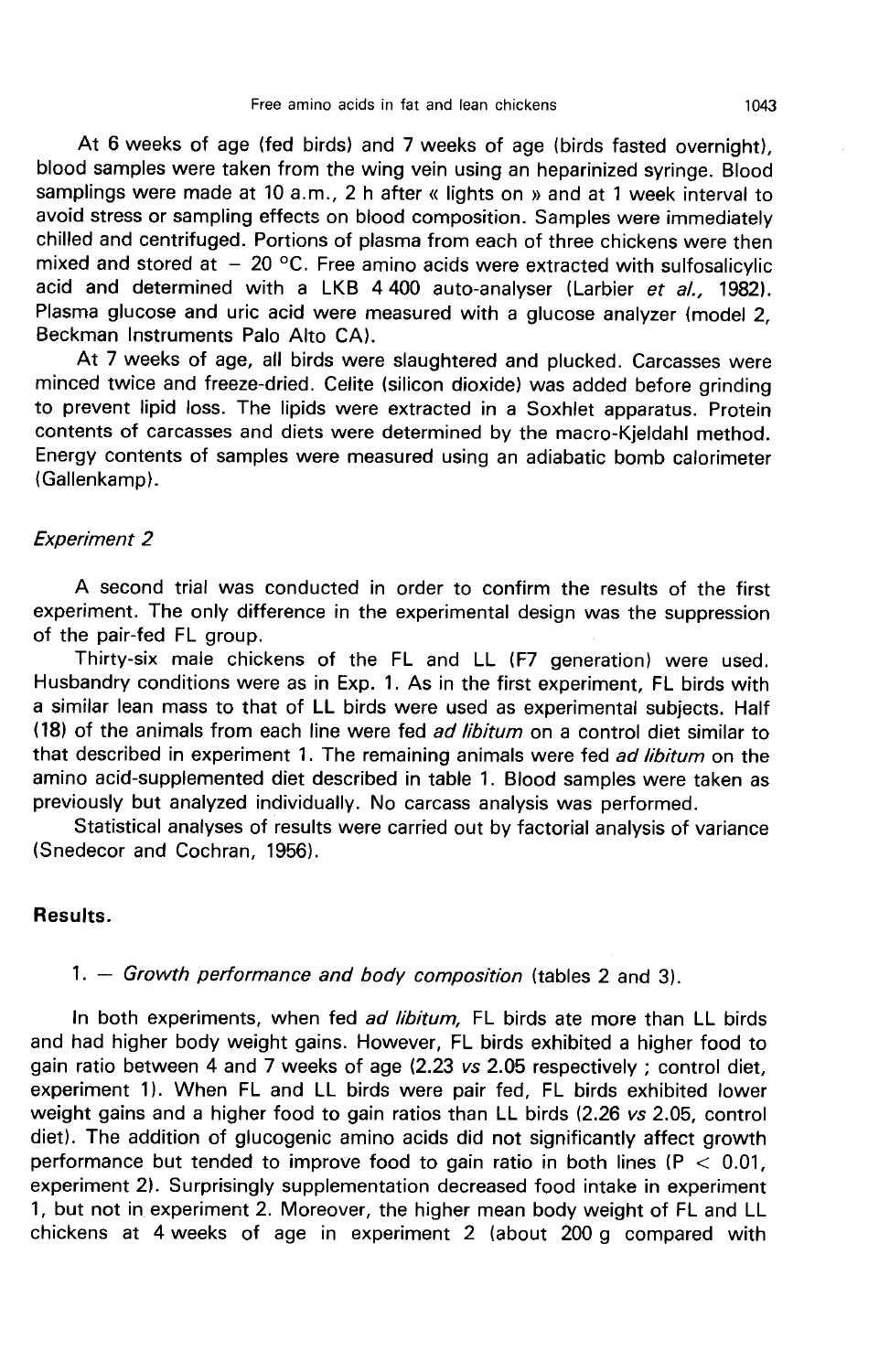| Lipid, protein and energy gains in relation to protein and energy intakes in FL and LL chickens on control (C)<br>annoonna<br>Connoonna<br>0.04<br>$\frac{1}{2}$<br>F<br>$+$<br>$\overline{+}$<br>$\ddot{}$<br>$+1$<br>$\pm$<br>$+1$<br>$+$<br>$\pm$<br>ပ<br>ပ<br>704<br>2.26<br>583<br>$\overline{100}$<br>$\frac{5}{28}$<br>446<br>$+1$<br>or glucogenic amino acid-supplemented (E) diets from 4 to 7 weeks of age. Means<br>6400N4<br>0.02<br>$\frac{3}{2}$<br>$\frac{4}{6}$<br>ដន<br>$\overline{2}$<br>$42882$<br>$42828$<br>$628$<br>$2063 + 34$<br>$2063 + 34$<br>$891 + 7$<br>$25.08 + 1$<br>$25.08 + 1$<br>$8.14 + 1$<br>$+$<br>$+$<br>$\boldsymbol{+}$<br>$^{\mathrm{+}}$<br>ш<br>ш<br>818<br>120<br>2.32<br>2.18<br>347<br>36<br>34.6<br>42<br>FL ad libitum<br>FL ad libitum<br>TABLE <sub>3</sub><br>0.46<br>0.03<br>යි<br>වි<br>0.04<br>$\overline{7.1}$<br>3.7<br>35<br>∞<br>$\overline{4}$<br>$\overline{\mathbf{z}}$<br>8<br>9<br>$\frac{5}{6}$<br>$+1 + 1 + 1$<br>$+ + $<br>$+1 + 1 + 1 + 1$<br>$+1 +$<br>$\pm$<br>$+$<br>$\pm$<br>$^{\mathrm{+}}$<br>ပ<br>ပ<br>2080<br>24.85<br>2.35<br>127<br>679<br>8.23<br>$\begin{array}{c} 0.9 \\ 3.8 \end{array}$<br>804<br>887<br>814<br>2.23<br>326<br>452<br>141<br>$< 0.01 ;***P$<br>r-fed birds as a line in Experiment 1.<br>0.04<br>0.23<br>0.64<br>0.07<br>m<br>$\overline{1}$<br>24<br>$\approx$ $\approx$<br>$\overline{9}$<br>R#<br>ဖ<br>တ (၀<br>4<br>$+1 + 1 + 1 + 1$<br>$+1 + 1 + 1$<br>$^{+}$<br>$+1$<br>ш<br>ш<br>793<br>807<br>847<br>1.98<br>693<br>19.49<br>2.14<br>۶<br>269<br>8<br>592<br>5.29<br>27.1<br>36.7<br>LL <i>ad libitum</i><br>$(2)$ NS, not significant ; $*P < 0.05$ ; $*P$<br>(3) Including fat pair-fed birds as a line in<br>LL ad libitum<br>0.03<br>$\frac{53}{22}$<br>$\frac{6}{4}$<br>$\frac{4}{4}$<br>$\frac{4}{4}$<br>$\frac{4}{4}$<br>$\frac{30}{4}$<br>$\frac{20}{4}$<br>$\frac{20}{4}$<br>$\begin{array}{c} 396 \\ 1586 \\ 775 \\ 14 \\ 1586 \\ 24 \\ 34 \\ 0.0 \\ 0.0 \\ \end{array}$<br>ە =<br>treatment)<br>treatment)<br>Ю<br>(1) Pair-feeding on lean birds.<br>$+1 + 1 + 1 + 1 + 1$<br>ပ<br>$\circ$<br>21.85<br>6.39.7<br>6.29.7<br>114<br>8<br>8<br>8<br>Experiment 1 (10 birds/<br>Experiment 2 (18 birds/<br>Initial live body weight<br>nitial live body weight<br>Energy efficiency (%)<br>Energy intake (MJ)<br>Food to gain ratio<br>Food to gain ratio<br>Energy gain (MJ)<br>Protein intake (g)<br>Protein gain (g<br>Line<br>Lipid gain (g)<br>e<br>Diet<br>Diet<br>Weight gain<br>Weight gain<br>Food intake<br>Food intake |                        |         | Means ± S.E.M. of initial live body weight (g) and food intake (g), weight gain (g) and food to gain ratio of FL and LL chickens on control (C).<br>Means ± S.E.M. of initial live body weight (g) animo acid-supplemented (E) di |  |                               |                                                                                                                                                                                                                                                                                                                                                                                                                |                                                               |                                                             |                  |
|----------------------------------------------------------------------------------------------------------------------------------------------------------------------------------------------------------------------------------------------------------------------------------------------------------------------------------------------------------------------------------------------------------------------------------------------------------------------------------------------------------------------------------------------------------------------------------------------------------------------------------------------------------------------------------------------------------------------------------------------------------------------------------------------------------------------------------------------------------------------------------------------------------------------------------------------------------------------------------------------------------------------------------------------------------------------------------------------------------------------------------------------------------------------------------------------------------------------------------------------------------------------------------------------------------------------------------------------------------------------------------------------------------------------------------------------------------------------------------------------------------------------------------------------------------------------------------------------------------------------------------------------------------------------------------------------------------------------------------------------------------------------------------------------------------------------------------------------------------------------------------------------------------------------------------------------------------------------------------------------------------------------------------------------------------------------------------------------------------------------------------------------------------------------------------------------------------------------------------------------------------------------------------------------------------------------------------------------------------------------------------------------------------------------------------------------------------------------------------------------------------------------------------------------------|------------------------|---------|-----------------------------------------------------------------------------------------------------------------------------------------------------------------------------------------------------------------------------------|--|-------------------------------|----------------------------------------------------------------------------------------------------------------------------------------------------------------------------------------------------------------------------------------------------------------------------------------------------------------------------------------------------------------------------------------------------------------|---------------------------------------------------------------|-------------------------------------------------------------|------------------|
|                                                                                                                                                                                                                                                                                                                                                                                                                                                                                                                                                                                                                                                                                                                                                                                                                                                                                                                                                                                                                                                                                                                                                                                                                                                                                                                                                                                                                                                                                                                                                                                                                                                                                                                                                                                                                                                                                                                                                                                                                                                                                                                                                                                                                                                                                                                                                                                                                                                                                                                                                    |                        |         |                                                                                                                                                                                                                                   |  | FL pair-fed (1)               | ш                                                                                                                                                                                                                                                                                                                                                                                                              | Statistical analysis (2)<br>Line <sup>(3</sup> )              | Diet                                                        | Inter.           |
|                                                                                                                                                                                                                                                                                                                                                                                                                                                                                                                                                                                                                                                                                                                                                                                                                                                                                                                                                                                                                                                                                                                                                                                                                                                                                                                                                                                                                                                                                                                                                                                                                                                                                                                                                                                                                                                                                                                                                                                                                                                                                                                                                                                                                                                                                                                                                                                                                                                                                                                                                    |                        |         |                                                                                                                                                                                                                                   |  |                               | 0.07<br>స్ ఐ ని<br>$\ddot{+}$<br>$+$<br>$+$<br>$\qquad \qquad + $<br>2.25<br>$\overline{4}$<br>452<br>1437                                                                                                                                                                                                                                                                                                     | ***<br>***<br>***                                             | $rac{8}{5}$<br>$2 *$                                        | sasas            |
|                                                                                                                                                                                                                                                                                                                                                                                                                                                                                                                                                                                                                                                                                                                                                                                                                                                                                                                                                                                                                                                                                                                                                                                                                                                                                                                                                                                                                                                                                                                                                                                                                                                                                                                                                                                                                                                                                                                                                                                                                                                                                                                                                                                                                                                                                                                                                                                                                                                                                                                                                    |                        |         |                                                                                                                                                                                                                                   |  |                               |                                                                                                                                                                                                                                                                                                                                                                                                                | $***$<br>***<br>***<br>×                                      | $22*$<br>S                                                  | <b>sasa</b>      |
|                                                                                                                                                                                                                                                                                                                                                                                                                                                                                                                                                                                                                                                                                                                                                                                                                                                                                                                                                                                                                                                                                                                                                                                                                                                                                                                                                                                                                                                                                                                                                                                                                                                                                                                                                                                                                                                                                                                                                                                                                                                                                                                                                                                                                                                                                                                                                                                                                                                                                                                                                    |                        |         |                                                                                                                                                                                                                                   |  | S.E.M. for 10 birds/treatment | $\begin{array}{c} \rule{0pt}{2ex} \rule{0pt}{2ex} \rule{0pt}{2ex} \rule{0pt}{2ex} \rule{0pt}{2ex} \rule{0pt}{2ex} \rule{0pt}{2ex} \rule{0pt}{2ex} \rule{0pt}{2ex} \rule{0pt}{2ex} \rule{0pt}{2ex} \rule{0pt}{2ex} \rule{0pt}{2ex} \rule{0pt}{2ex} \rule{0pt}{2ex} \rule{0pt}{2ex} \rule{0pt}{2ex} \rule{0pt}{2ex} \rule{0pt}{2ex} \rule{0pt}{2ex} \rule{0pt}{2ex} \rule{0pt}{2ex} \rule{0pt}{2ex} \rule{0pt}{$ | Experiment 1.                                                 |                                                             |                  |
|                                                                                                                                                                                                                                                                                                                                                                                                                                                                                                                                                                                                                                                                                                                                                                                                                                                                                                                                                                                                                                                                                                                                                                                                                                                                                                                                                                                                                                                                                                                                                                                                                                                                                                                                                                                                                                                                                                                                                                                                                                                                                                                                                                                                                                                                                                                                                                                                                                                                                                                                                    |                        |         |                                                                                                                                                                                                                                   |  |                               | ш<br>FL pair-fed (1)                                                                                                                                                                                                                                                                                                                                                                                           | Statistical analysis (2)<br>Line $(3)$                        | Diet                                                        | Inter.           |
|                                                                                                                                                                                                                                                                                                                                                                                                                                                                                                                                                                                                                                                                                                                                                                                                                                                                                                                                                                                                                                                                                                                                                                                                                                                                                                                                                                                                                                                                                                                                                                                                                                                                                                                                                                                                                                                                                                                                                                                                                                                                                                                                                                                                                                                                                                                                                                                                                                                                                                                                                    | Protein efficiency (%) | $+$ $+$ | $+ \!\!\! \! 1 + \!\!\! \! 1 + \!\!\! \! 1 + \!\!\! \! 1 + \!\!\! \! 1 + \!\!\! \! 1 + \!\!\! \! 1 + \!\!\! \! 1 + \!\!\! \! 1$                                                                                                   |  | 21.82<br>7.10<br>32.5<br>35.1 | $332 - 4$<br>∞ ∾ ∞<br>$+1 + 1 + 1 + 1$<br>$+1$<br>$+1$<br>$+$<br>$+$<br>0<br>0 1 1 0 0 0<br>0 1 2 0 0<br>0 1 0 0 0<br>9S<br>274<br>88                                                                                                                                                                                                                                                                          | $***$<br>***<br>$\frac{8}{2}$<br>***<br>***<br>$***$<br>$***$ | ***<br>$\frac{6}{2}$<br>$*$<br>**<br>**<br>$\ast$<br>$\ast$ | 8888*<br>بو<br>ج |

TARI F 2

1044

(2) NS, not significant ; \*P  $<$  0.05 ; \*\*P  $<$  0.01 ; \*\*\*P  $<$  0.001.<br>(3) Including FL pair-fed birds as a line.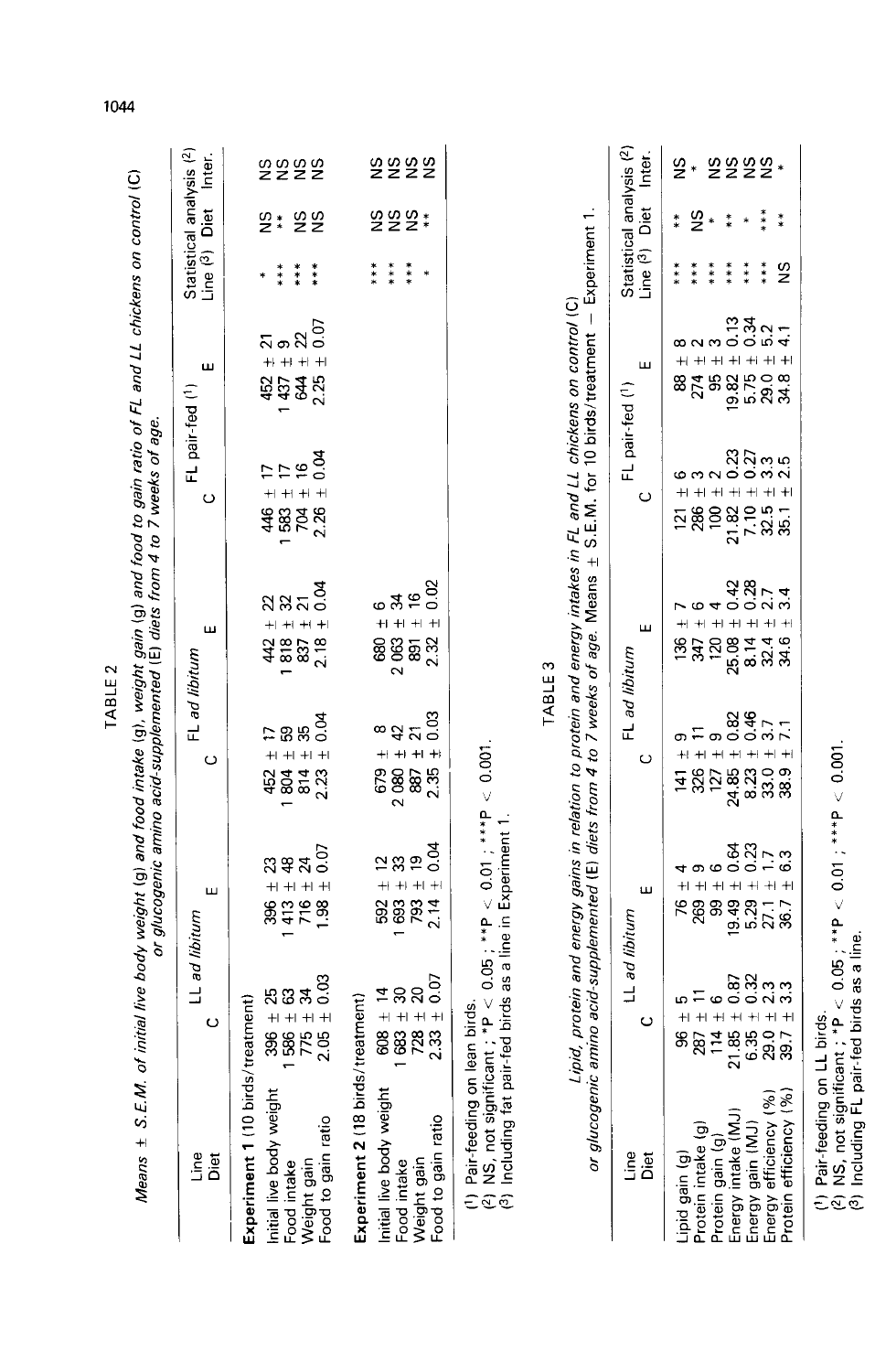experiment 1) did not affect growth performance to a large extent although an overall decrease in food efficiency was observed.

When fed ad libitum, FL birds accumulated more body lipids than LL chickens ( $+$  47 %, control and  $+$  79 %, supplemented diet). Pair-fed FL birds exhibited a higher lipid gain ( $+26%$  and  $+16%$ , control and experimental diet respectively) than LL chickens but a lower protein gain  $(-12, \%)$ , control and - 4 % supplemented diet). Energy gross efficiency was, therefore, significantly higher in the FL than the LL but protein efiiciency was lower.

Supplementation with glucogenic amino acids decreased lipid gain in pair-fed LL and FL birds irrespective of differences in energy intake. Moreover, energy and protein efficiencies were reduced by amino acid addition both in pair-fed and ad libitum fed birds.



FIG. 1. - Plasma levels of free amino acids in FL and LL male chickens fasted (16 hours) or fed ad libitum on a control (C) or glucogenic amino acid-supplementated (E) diet. Experiment 1. Line comparison : \*P < 0.05 ; \*\*P < 0.01 ; \*\*\*P < 0.001.<br>Diet comparison : + P < 0.05 ; + + P < 0.01 ; + + + P < 0.001.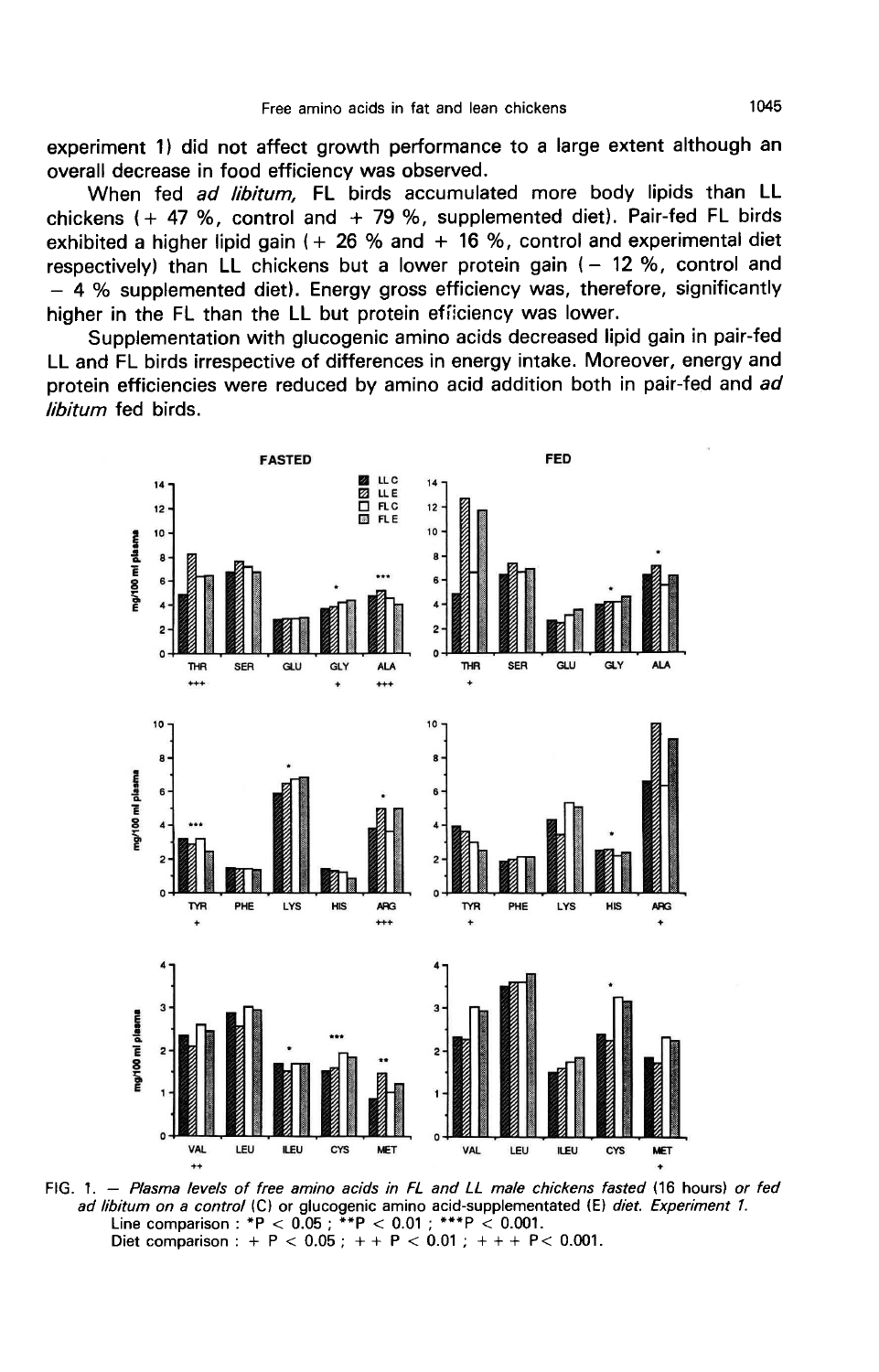2.  $-$  Free plasma amino acids, glucose and uric acid (table 4, Fig. 1 and 2). Uric acid levels did not differ between the FL and LL (table 4). Fasted FL birds had significantly lower plasma glucose levels than LL birds (1.97 vs 2.25 g/1). Feeding doubled uric acid levels in both lines and increased plasma glucose levels in the FL but not in the LL. Supplementation of diets with amino acids did not affect any of these parameters.



FIG. 2. - Plasma levels of free amino acids in FL and LL male chickens fasted (16 hours) or fed ad libitum on a control (C) or glucogenic amino acid-supplementated (E) diet. Experiment 2. Line comparison : \*P < 0.05 ; \*\*P < 0.01 ; \*\*\*P < 0.001.<br>Diet comparison : \*P < 0.05 ; \*\*P < 0.01 ; \*\*\*P < 0.001.

Irrespective of the nutritional status or diet, fat chickens displayed lower (P  $<$  0.05) total plasma free amino acid levels than lean birds (- 10 % and - 7 %, fasted and fed chickens respectively). Some plasma glucogenic amino acid levels were significantly decreased in FL birds compared to those of LL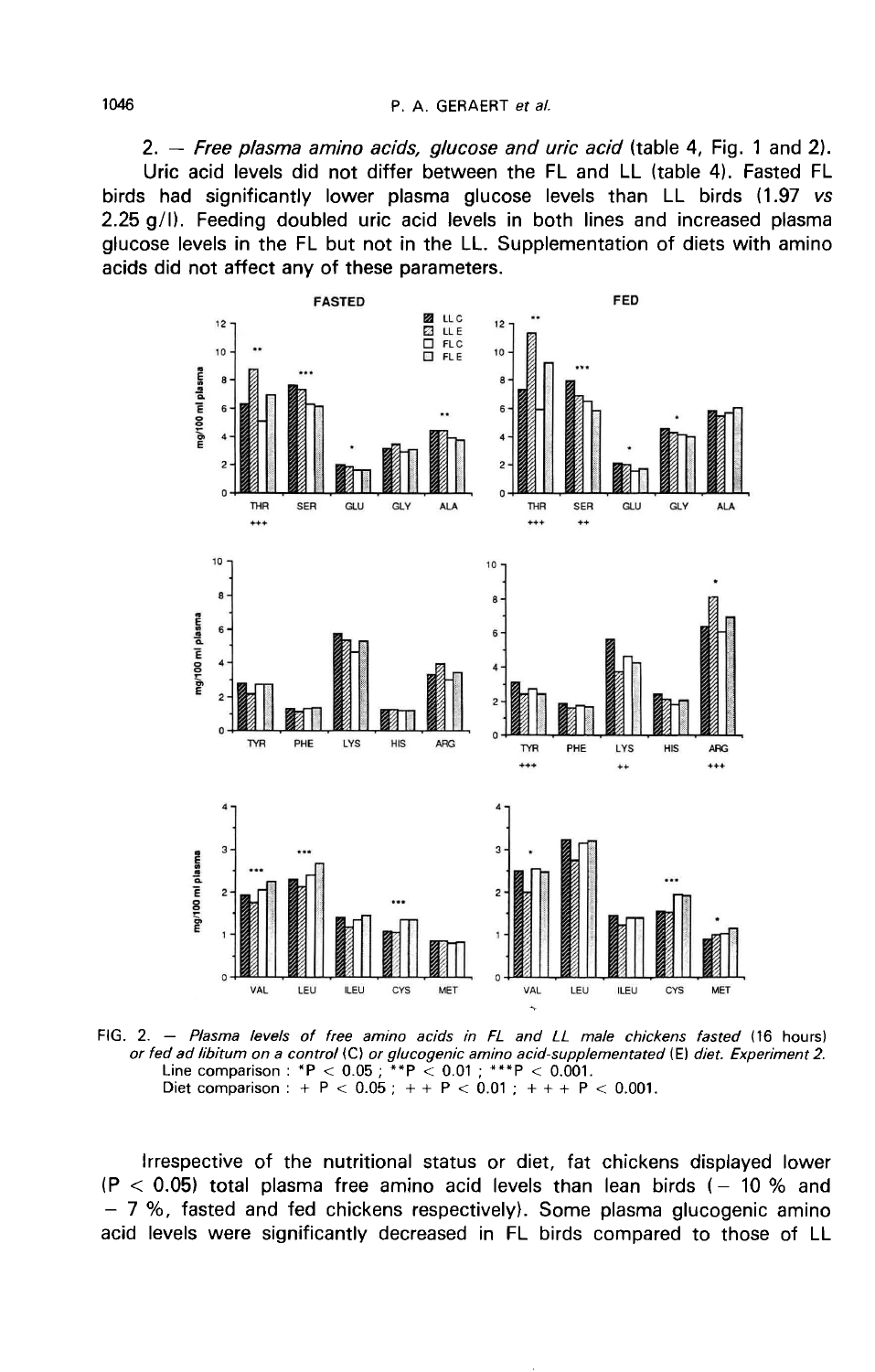TABLE 4

| Line              |              | LL                                                |              | FL                               | Statistical analysis (1) |           |           |
|-------------------|--------------|---------------------------------------------------|--------------|----------------------------------|--------------------------|-----------|-----------|
| Diet              | Control      | Supplemented Control                              |              | Supplemented Line Diet Interact. |                          |           |           |
| Fasted            |              |                                                   |              |                                  |                          |           |           |
| Glucose           | $2.23 + .17$ | $2.27 + 15$ 1.97 + .10                            |              | $1.97 + .16$                     | $***$                    | NS        | NS        |
| Uric acid         |              | $20 + 8$ $25 + 8$ $23 + 9$ $23 + 12$              |              |                                  | <b>NS</b>                | NS.       | NS        |
| Total amino acids |              | $50.7 + 6.3$ $52.0 + 7.4$                         | $45.1 + 5.8$ | $47.5 + 4.9$                     | *                        | NS        | <b>NS</b> |
| Fed               |              |                                                   |              |                                  |                          |           |           |
| Glucose           |              | $2.23 + 12$ $2.28 + 10$ $2.11 + 14$ $2.10 + 0.09$ |              |                                  |                          | <b>NS</b> | NS        |
| Uric acid         |              | $41 + 16$ $45 + 17$ $43 + 13$ $45 + 11$           |              |                                  | NS.                      | NS.       | <b>NS</b> |
| Total amino acids |              | $69.9 + 10.0$ $70.3 + 11.2$ $64.7 + 10.3$         |              | $65.3 + 10.1$                    | ₩                        | <b>NS</b> | <b>NS</b> |

| Plasma glucose (g/l), uric acid (mg/l), total free amino acid (mg/100 ml plasma) levels in FL |  |                                 |  |  |  |  |
|-----------------------------------------------------------------------------------------------|--|---------------------------------|--|--|--|--|
| and LL chickens: effect of nutritional status and glucogenic amino acid supplementation       |  |                                 |  |  |  |  |
|                                                                                               |  | $(Experiment 2)$ . Means + S.D. |  |  |  |  |

(1) NS, not significant; \*P < 0.05; \*\*\*P < 0.001.

birds : alanine, histidine, tyrosine and arginine in experiment 1 and threonine, serine, glutamic acid, histidine and arginine in experiment 2. In fact, the sum of glucogenic amino acid was lower  $(-10 \text{ to } -15 \%)$  while branched-chain amino acid (valine, leucine and isoleucine) and sulphur amino acid (cystine and methionine) levels were higher in the FL than in the LL, irrespective of the

#### TABLE 5

Plasma free amino acid levels in overnight fasted LL and FL chickens previously pair-fed on control (C) or glucogenic amino acid-supplemented (E) diets at 7 weeks of age (means  $\pm$  SEM for 10 birds per treatment) (mg/100 ml plasma).

| Line                      |                  | LL            |                 |                      |                 | FL      |                  |
|---------------------------|------------------|---------------|-----------------|----------------------|-----------------|---------|------------------|
| Diet                      | c                |               | E               |                      | C               |         | Ε                |
|                           |                  | (1)           |                 | (2)                  |                 | (1)     |                  |
| <b>ASP</b>                | $0.96 \pm 0.05$  | $\ast$        | $0.99 \pm 0.18$ | ***                  | $0.80 + 0.02$   |         | $0.94 + 0.05$    |
| THR                       | $4.86 \pm 1.19$  |               | $8.23 + 1.37$   |                      | 5.41 $\pm$ 0.94 |         | $6.76 + 0.79$    |
| <b>SER</b>                | $6.77 + 0.73$    | $\ast$        | $7.58 + 0.43$   | $***$                | $6.20 + 0.19$   | $\star$ | $5.24 + 0.42$    |
| GLU                       | $2.80 \pm 0.05$  |               | $2.85 + 0.17$   |                      | $2.35 + 0.09$   | **      | $3.14 + 0.39$    |
| <b>GLY</b>                | $3.68 + 0.12$    |               | $3.82 \pm 0.14$ | $*$                  | $3.35 + 0.35$   |         | $3.44 + 0.22$    |
| ALA                       | 4.69 $\pm$ 0.48  |               | $5.14 + 0.24$   | ***                  | $3.55 + 0.20$   |         | $3.52 + 0.12$    |
| <b>VAL</b>                | $2.36 \pm 0.34$  |               | $2.09 \pm 0.28$ |                      | $2.27 + 0.17$   |         | $2.21 + 0.04$    |
| <b>CYS</b>                | $1.53 + 0.24$    |               | $1.61 \pm 0.40$ | $***$                | $2.17 + 0.30$   |         | $2.16 + 0.12$    |
| <b>MET</b>                | $0.87 + 0.09$    |               | $1.47 + 0.46$   |                      | $0.98 + 0.05$   |         | $1.12 \pm 0.18$  |
| <b>ILEU</b>               | $1.70 + 0.28$    |               | $1.52 + 0.06$   |                      | $1.36 + 0.04$   |         | $1.45 + 0.23$    |
| LEU                       | $2.88 + 0.29$    |               | $2.58 + 0.07$   |                      | $2.51 + 0.11$   |         | $2.52 \pm 0.20$  |
| <b>TYR</b>                | $3.20 + 0.64$    |               | $2.90 + 0.27$   |                      | $3.20 + 0.15$   |         | $2.94 + 0.45$    |
| <b>PHE</b>                | $1.51 \pm 0.07$  | $\ast$        | $1.41 + 0.06$   |                      | $1.32 + 0.07$   | *       | $1.51 + 0.13$    |
| <b>LYS</b>                | $5.87 + 0.66$    |               | $6.49 + 1.35$   |                      | $5.05 + 0.61$   |         | $5.76 + 1.41$    |
| <b>HIS</b>                | $1.46 \pm 0.26$  |               | $1.31 \pm 0.30$ |                      | $1.09 \pm 0.09$ |         | $2.83 + 2.56$    |
| A R G                     | $3.80 + 0.84$    |               | $4.97 \pm 1.06$ |                      | $3.65 + 0.17$   |         | $3.24 \pm 1.62$  |
| Total free<br>amino acids | 48.91 $\pm$ 4.15 | $\rightarrow$ | $54.94 + 1.40$  | $\ddot{\phantom{1}}$ | $45.30 + 1.60$  | $\ast$  | $48.78 \pm 2.25$ |

(1) Diet effect ; (2) Line effect.<br>Row means followed by an asterisk are significantly different : \*P < 0.05, \*\*P < 0.01, \*\*\*P < 0.001.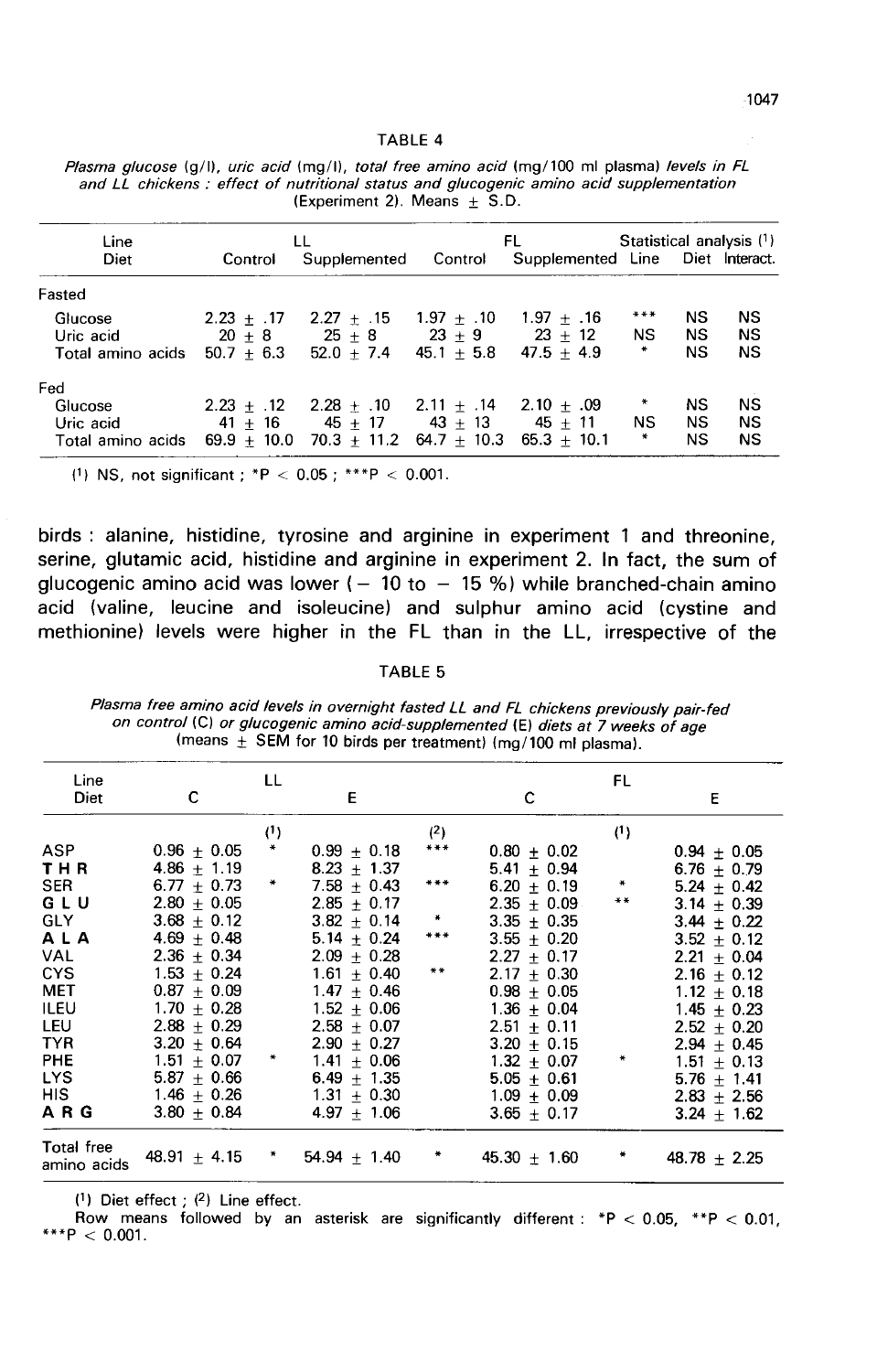nutritional status or diet. Moreover, when comparing pair-fed fat and lean chickens in the fasting status, significantly lower plasma levels of glycine, serine and alanine were found in FL birds as well as higher plasma free cysteine levels (table 5).

Fed birds tended to have higher free plasma amino acid levels than fasted birds, but neither the strain of bird nor the diet influenced this effect. However, the levels of four amino acids (tyrosine, isoleucine, glutamic acid and serine) were not affected by nutritional status, and lysine levels were lower in the fed state. The addition of L-arginine, L-threonine, DL  $\alpha$ -alanine and L-glutamic acid to the diets led to increased levels of threonine and arginine but to no changes in plasma free levels of glutamic acid and alanine in fed birds. Plasma tyrosine levels were significantly decreased by the supplemented diet in both experiments but valine and serine levels were reduced only in experiment 2.

# Discussion.

As in Zucker obese rats (Radcliffe and Webster, 1978), overconsumption by FL birds (Touchburn et al., 1981) does not completely explain the difference in fattening between the FL and LL. This fact is confirmed by the results of pairfeeding experiments (Leclercq and Saadoun, 1982 and present results). Furthermore, compared to lean birds, fat birds show higher energy and lower protein efficiencies. These results are similar to those obtained for Zucker obese rats (Chu et al., 1978 ; Pullar and Webster, 1977) but the differences are not so pronounced. Selecting birds for similar lean mass at the beginning of the experiment did not influence this effect.

A greater proportion of dietary amino acid is converted into body lipids in obese rodents as compared with their lean littermates (Dunn and Hartsook, 1980). Thus, it might be thought that amino acid supplementation, in particular of glucogenic amino acids, would increase lipid retention by improving energy efficiency in both the FL and the LL. The results obtained indicate that the four glucogenic amino acids added to the experimental diets did not affect growth performance and body composition but reduced protein and energy efficiencies in<br>both lines. In fact, in our experiments, some effects of amino acid In fact, in our experiments, some effects of amino acid supplementation may have been due to the increased total dietary protein level (equivalent to 1.4 %) (Leclercq, 1983).

The main features of the plasma free amino acid profiles of both lines are shown in figure 3. As in obese (ob/ob) mice (Chee et al., 1981) and obese humans (Felig et al., 1971a), fat chickens showed lower total plasma free amino acid levels than lean birds, whatever their nutritional status or diet. This difference was mainly due to glucogenic amino acids, the levels of which were 10 to 15 % lower in the FL. The discrepancies between the two experiments in the different plasma free glucogenic amino acid levels could partly be explained by individual circadian and nutritional variations (Larbier er al., 1982). A greater liponeogenesis from these amino acids could explain their depletion. It has been shown, using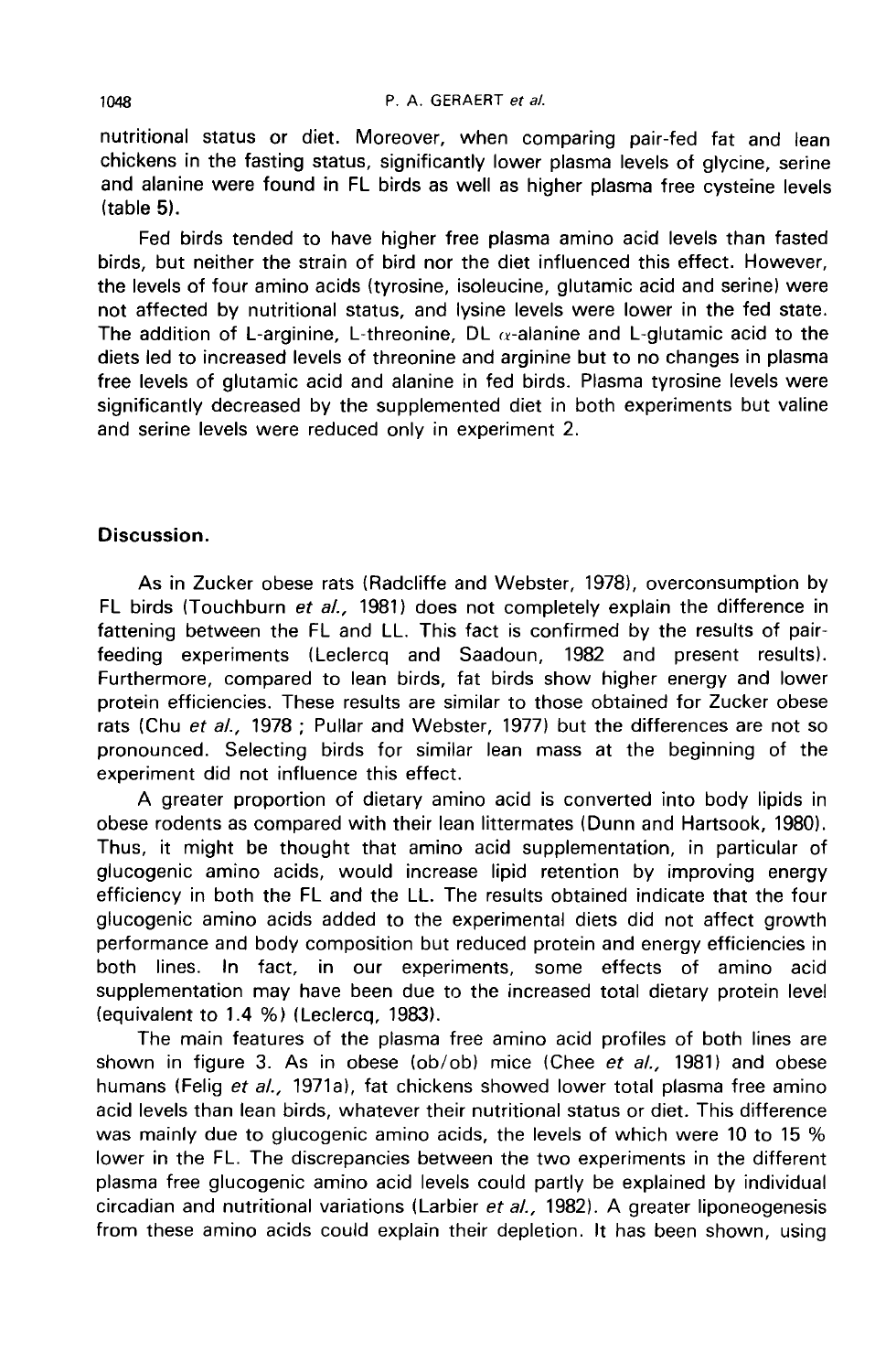1049<br><sup>14</sup>C-labelled leucine (Mamier *et al.,* 1986), glutamic acid and alanine (Geraert *et*  $al.$ , 1986) that FL birds incorporate more  $14C$  into body lipids. Furthermore, hepatic lipogenesis is greater in the FL than in the LL (Saadoun and Leclercq, 1983). Other mechanisms could be involved in this phenomenon, such as :

(i) increased gluconeogenesis from amino acids in FL chickens, as in the obese human (Felig et al., 1974b) and the obese Zucker rat (Koubi and Freminet, 1985); (ii) greater amino acid oxidation into  $CO<sub>2</sub>$  as in obese mammals (Dunn and Hartsook, 1980).



FIG. 3. - Relative plasma concentrations of free amino acids (AA) in FL and LL chickens  $|LL|$  = 100). Experiments 1 and 2. All treatments combined.

On the other hand, FL chickens exhibited higher plasma levels of free branched-chain and sulphur amino acids. Valine, leucine and isoleucine levels increased in fat birds as happens in obese (ob/ob) mice (Chee et al., 1981) which may indicate decreased muscular protein synthesis as in obese Zucker rats (Reeds et al., 1982) and obese diabetic (db/db) mice (Shargill et al., 1984), or a higher fractional rate of muscle protein breakdown as in 8-week obese rats (Dunn and Hartsook, 1980). Lastly, higher levels of cystine and methionine in the FL cannot be attributed to differences in feathering between the lines (Leclercq et al., 1980) and have yet to be explained.

The present results may be attributable to differences in glucose-insulin balance between the two lines. In both the fasted and fed state, FL chickens show hypoglycemia (present results) which is associated with normal or slightly increased plasma insulin levels (Touchburn et al., 1981; Simon and Leclercq, 1982). Indeed, insulin would stimulate amino acid transport and uptake (Guidotti et al., 1978) and hepatic lipogenesis in chickens (Joshi and Wakil, 1978). Nevertheless, some of our data are in contradiction with those reported by Felig and Wahren (1974b) who found in humans decreased levels of branched-chain amino acids and methionine and higher plasma glucogenic amino acid levels when insulin secretion was stimulated by glucose administration. These discrepancies cannot be explained at the present time.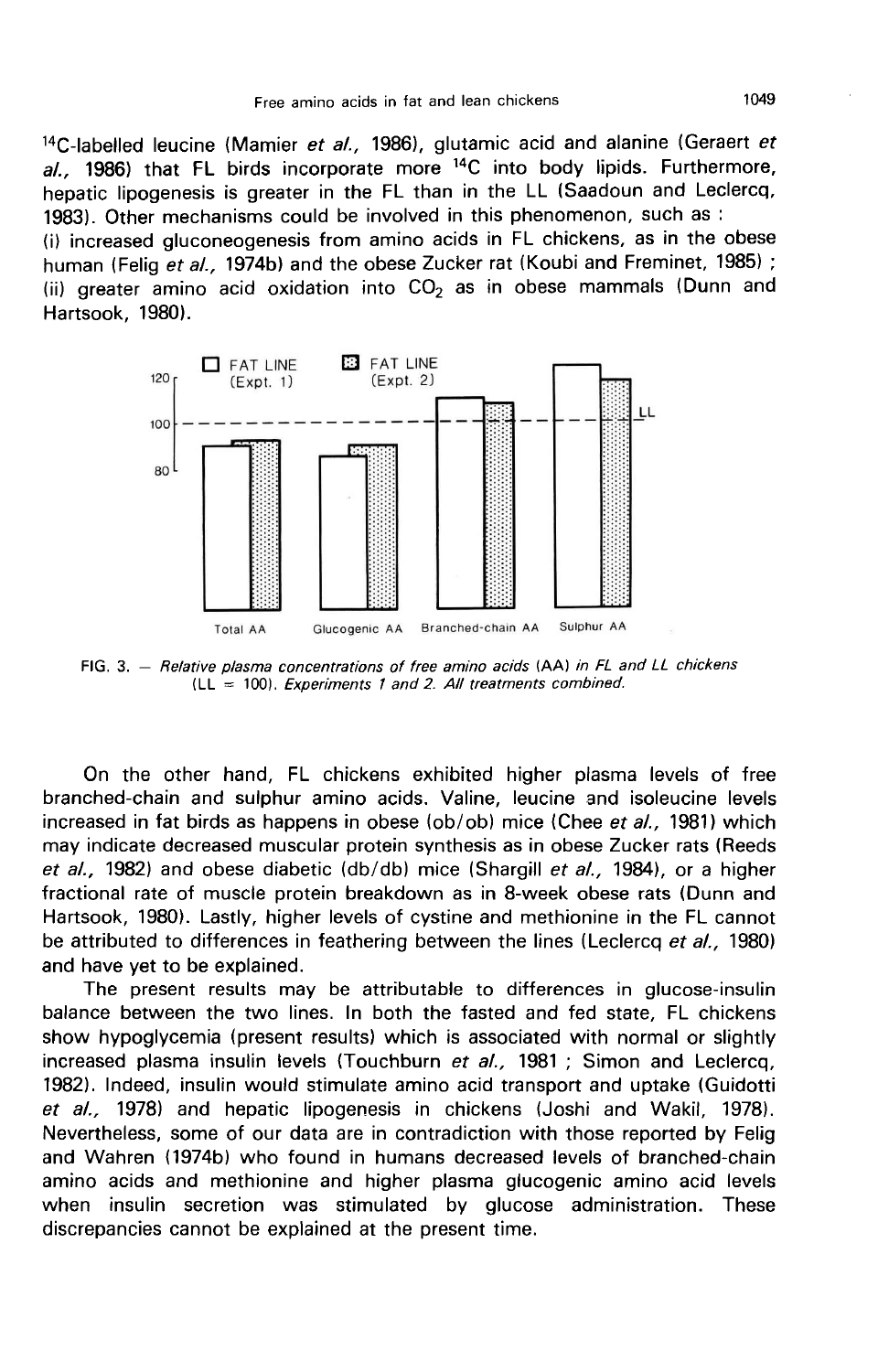In conclusion, gluconeogenesis, liponeogenesis and oxidation of dietary amino acids in these two lines should be further investigated to obtain additional information on the mechanisms involved in fattening.

> Recu en mars 1987. Accepté en septembre 1987.

Acknowledgements.  $-$  The authors are grateful to Mrs S. Guillaumin and Mr. G. Guy for assistance with the chemical analyses, to Mr. J. P. Harscoat for amino acid analyses and to Drs. M. Picard and J. Simon for helpful discussion.

Résumé. Influence d'une supplémentation alimentaire en acides aminés glucoformateurs sur les performances de croissance, la composition corporelle et les teneurs plasmatiques en acides aminés libres chez des poulets génétiquement maigres ou gras.

Deux expériences ont été réalisées pour étudier les effets du rationnement alimentaire, de l'état nutritionnel (jeûne de 16 heures ou alimentation à volonté) ou d'une supplémentation alimentaire en quatre acides aminés, alanine (2 g/kg), thréonine (2 g/kg), acide glutamique (5 g/kg) et arginine (5 g/kg), sur les performances de croissance, la composition corporelle et les teneurs plasmatiques en acides aminés libres de poulets génétiquement maigres (LL) ou gras (FL) entre 4 et 7 semaines d'âge. Nourris à volonté, les poulets gras ont consommé davantage que les maigres et ont montré des gains en lipides et protéines supérieurs. Rationnés, les poulets gras ont encore présenté une rétention lipidique plus importante mais un gain de protéines diminué. La supplémentation en acides aminés glucoformateurs n'a pas affecté significativement les performances de croissance et la composition corporelle. Néanmoins, l'indice de consommation a été légèrement amélioré alors que les efficacités énergétiques et protéiques globales ont été diminuées dans les deux lignées. Les poulets FL montrent une diminution de la somme des teneurs plasmatiques en acides aminés libres glucoformateurs et par contre des niveaux plasmatiques en acides aminés branchés et soufrés plus élevés que les poulets LL et ce quel que soit le régime ou l'état nutritionnel.

#### References

- CHEE K. M., ROMSOS D. R., BERGEN W. G., 1981. Effect of dietary fat on protein intake regulation in young obese and lean mice. J. Nutr., 111, 668-677.
- CHU S. H. W., SAMONDS K. W., SERONDE J. Jr., HEGSTED D. M., 1978. Protein utilization and lysine metabolism in obese and non-obese growing rats. J. Nutr., 108, 567-577.
- DUNN M. A., HARTSOOK E. W., 1980. Comparative amino acid and protein metabolism in obese and non-obese Zucker rats. J. Nutr., 110, 1865-1879.
- FELIG P., WAHEREN J., HENDLER R., BRUNDIN T., 1974a. Splanchnic glucose and amino acid metabolism in obesity. J. clin. Invest., 53, 582-590.
- FELIG. P., WAHREN J., 1974b. Protein turnover and amino acid metabolism in the regulation of gluconeogenesis. Fed. Proc., 33, 1092-1097.
- GERAERT P. A., MAC LEOD M. G., JEWITT T. R., ANDERSON J., 1987. Energy and nitrogen metabolism in genetically fat and lean chickens. Proc. Nutr. Soc., 46, 34A (Abstr.).
- GERAERT P. A., GUILLAUMIN S., LECLERCQ B., LARBIER M., 1986. Utilisation des acides aminés alimentaires à des fins énergétiques chez des poulets génétiquement maigres ou gras. In LARBIER M., 7th Eur. Poult. conf., Paris 24-28 Aug., WPSA Tours.
- GUIDOTTI G. G., BORGHETTI A. F., GAZZOLA G. C., 1978. The regulation of amino acid transport in animal cells. Bioch. Biophys. Acta, 515, 329-366.
- JOSHI V. C., WAKIL S. J., 1978. Hormonal regulation of hepatic fatty acid synthetase in chick embryo. Role of insulin. J. biol. Chem., 253, 2120-2125.